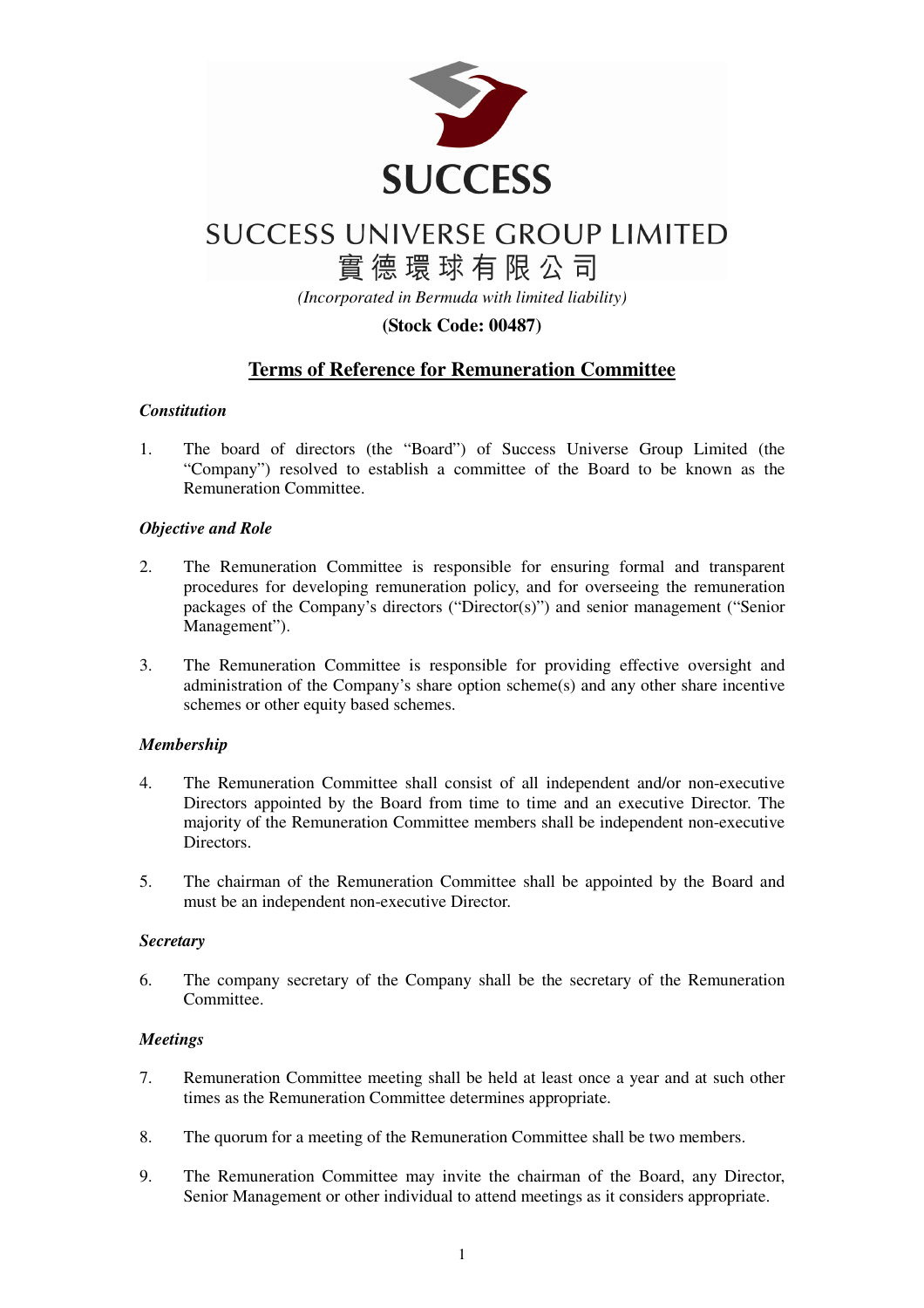- 10. The meetings and proceedings of the Remuneration Committee shall be governed by bye-law 121 of the Bye-laws of the Company.
- 11. Full minutes of the Remuneration Committee meetings shall be kept by the secretary of the Remuneration Committee.

#### *Authority*

- 12. The Remuneration Committee is authorized by the Board to perform the duties within these Terms of Reference and to seek any information it requires from any director or employee of the Company and its subsidiaries (collectively the "Group") in order to perform its duties.
- 13. The Remuneration Committee shall consult the chairman of the Board and/or the deputy chairman of the Board about their remuneration proposals for other executive Directors.
- 14. The Remuneration Committee is authorized by the Board to seek independent professional advice (if necessary) from outside consultants or advisers whose fees and expenses shall be borne by the Company.
- 15. The Remuneration Committee shall be provided with sufficient resources to perform its duties.

#### *Duties*

- 16. The Remuneration Committee shall have the following duties:-
	- (a) to make recommendations to the Board on the Company's policy and structure for all Directors' and Senior Management's remuneration and on the establishment of a formal and transparent procedure for developing remuneration policy;
	- (b) to review and approve the management's remuneration proposals with reference to the Board's corporate goals and objectives;
	- (c) to determine, with delegated responsibility, the remuneration packages of individual executive Directors and Senior Management. This should include salaries, allowances, benefits in kind, pension rights, incentives and compensation payments, including any compensation payable for loss or termination of their office or appointment;
	- (d) to make recommendations to the Board on the remuneration of non-executive Directors;
	- (e) to consider salaries paid by comparable companies, time commitment and responsibilities and employment conditions elsewhere in the Group;
	- (f) to review and approve compensation payable to executive Directors and Senior Management for any loss or termination of office or appointment to ensure that it is consistent with contractual terms and is otherwise fair and not excessive;
	- (g) to review and approve compensation arrangements relating to dismissal or removal of Directors for misconduct to ensure that they are consistent with contractual terms and are otherwise reasonable and appropriate;
	- (h) to ensure that no Director or any of his/her associates is involved in deciding his/her own remuneration;